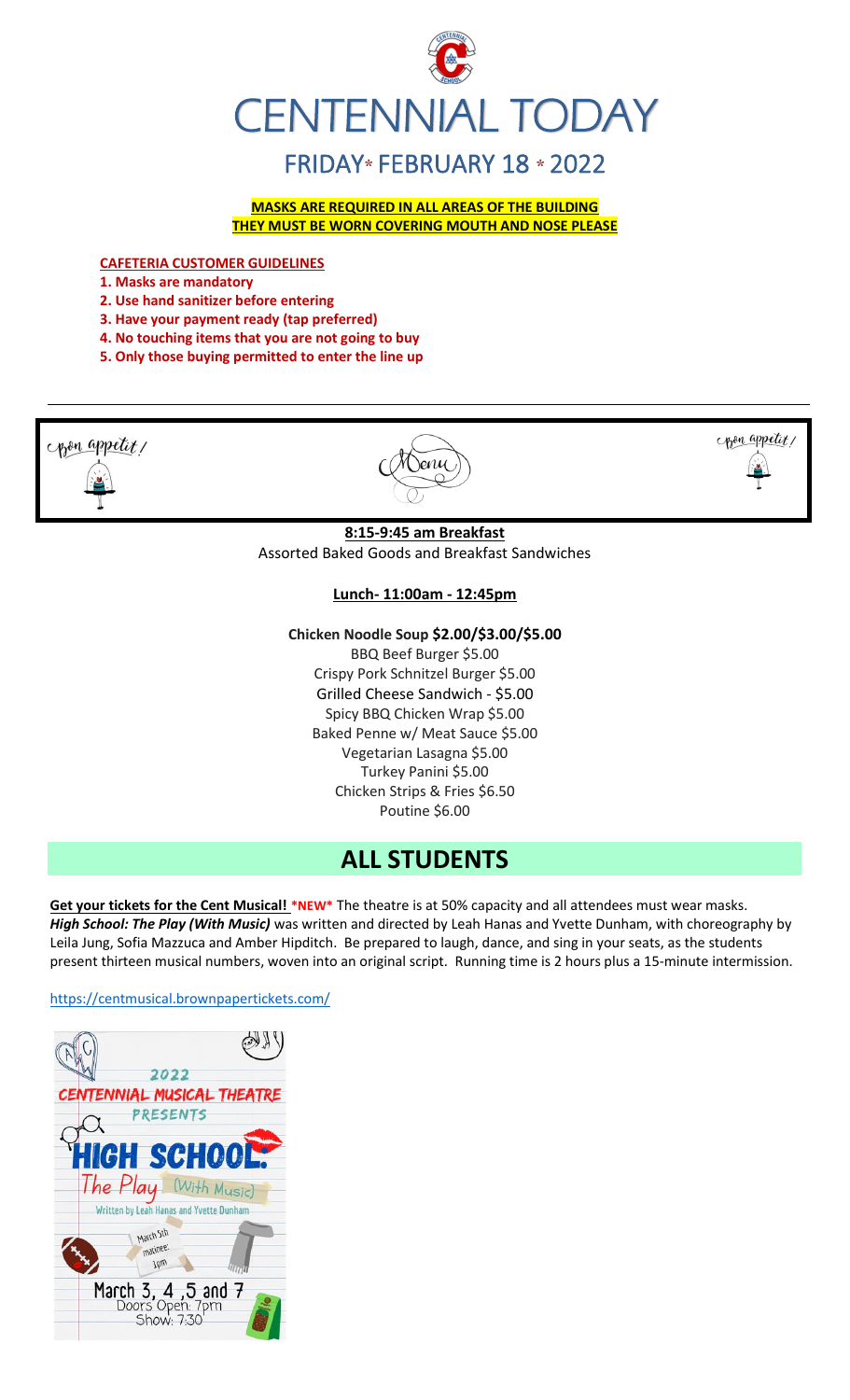

### **ATTENTION ALL ART AND CERAMICS STUDENTS GRADES 9-12 FROM SEMESTER 1**

Please pick up all your works of art outside of the door from the Main Art Room E121 ASAP. Ceramics pieces are on the shelves in the kiln room. Anything left over by the end of this month will be donated or recycled. Thanks!

### **SPRING BREAK POSITIONS**

Coquitlam Parks, Recreation, Culture and Facilities Department is currently looking for Program Leaders for our Spring Break children's programs!

Apply online by Feb. 2[2 https://www.coquitlam.ca/414/Career-Opportunities](https://www.coquitlam.ca/414/Career-Opportunities)



### **LIBRARY CLOSURES**

The library will be closed this Wednesday to Friday (Feb. 16-18) until Period 4 each day to host immunizations for Grade 9 and 10 students

### **INTERNATIONAL STUDENTS**

Pizza party for International Students on Wednesday, February 23<sup>rd</sup> after school. \$2 per person, sign up with Ms. Sousa by Friday, February 18th, pizza party is going to be in Room E210.

# **REGISTER FOR THE TECH LEADERSHIP 10/11/12 COURSE NOW!**

If you're interested in learning about technology, helping our school community, being part of an amazing Tech Team, and/or developing a variety of skills that will help you in any future opportunities, consider joining Tech Leadership and become a Tech Leader at Centennial next school year! Register for this course and fill out a form through the QR code or this link:<https://forms.office.com/r/sXhETqRPF7> Feel free to contact Ms. Hothi at [jahothi@sd43.bc.ca](mailto:jahothi@sd43.bc.ca) to learn more and discover if this is a good fit for you!



# **ATTENTION STUDENTS CURRENTLY IN GRADE 9, 10 AND 11:**

Applications are now open for next year's **Jr. and Sr. Environmental Studies Academies**. You can find them:

- 1) On the Centennial Website
- 2) On our Instagram @cent.es
- 3) Using the QR code below



Applications close **March 11th at 3:00pm**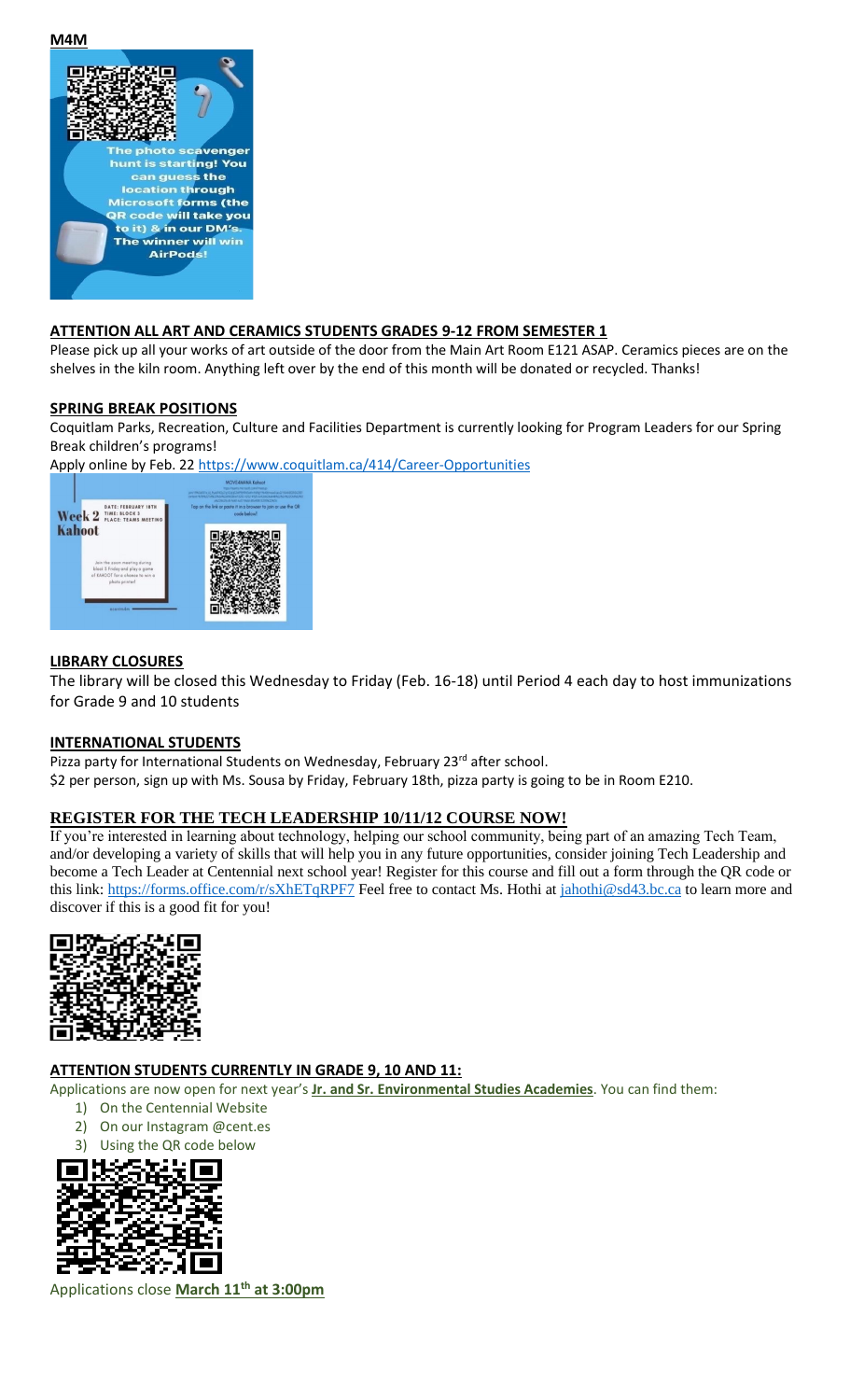# **GRAD HOODIE PICK UP**

If you need to still pick up your grad hoodie, please come to the pod outside Rm. B204 in either period 3 or 4 of this week.

# **COURSE PLANNING 2022-2023**

### **ATTENTION ALL STUDENTS RETURNING TO CENTENNIAL NEXT YEAR**

Course Planning information is **NOW available** on the Centennial Website

You now have access to the Course Planning Booklet for 22-23, with course descriptions

In addition, an online. fillable course selection sheet is available here:<https://mycentennial.sd43.bc.ca/courseplanning/> Counsellors **STRONGLY** encourage all students to read through the course descriptions to make sure you are choosing wisely.

Should you have any unanswered questions please contact your counsellor for further information

We will be providing a **Virtual Question & Answer Teams Meeting** for Students and Parents on **Feb. 2nd from 6:30-7:30 P.M.** Link to be provided on Centennial website.

Once you have completed your course selection sheet you are welcome to meet with your counsellor in person or virtually.

Stay tuned for more information about Counsellor Sign Up Appointments!

**MYED PORTAL WILL OPEN ON FEB. 7TH AND CLOSE ON MARCH 1ST SO MAKE SURE YOU HAVE INPUT CORSES BY THE DEADLINE** 

## **BLACK HISTORY MONTH**

February is Black History Month. It is meant to honour the significant historic and ongoing contributions of Black Canadians in society. It is also meant to spotlight the enormous impact that these contributions have made in pushing civil rights forward towards a more inclusive society for all. In different pods in the school, you will find posters highlighting the contributions of Black Canadians. Scan the QR code below and follow the instructions to enter a weekly prize draw.



# **GRADE 12'S**

**CAREER CENTRE Visit the online Centennial Career Centre Page [HERE](https://www.sd43.bc.ca/school/centennial/ProgramsServices/CareerCentre/experiences/Pages/default.aspx#/=)**



# **@cent43careercentre**

## **CAPILANO U FILM AND ANIMATION OPEN HOUSE – VIRTUAL\*NEW\***

**Come explore Capilano University's School of Motion Picture Arts at our Film & Animation** virtual **open house on Feb. 19.** Event details: **February 19, 2022 11:00 a.m. - 2:00 p.m.** Location: **[Capilano University -](https://www.capilanou.ca/about-capu/get-to-know-us/events/?search=all&categories%5b%5d=Venues%3ECapilano%20University%20-%20Virtual) [Virtual](https://www.capilanou.ca/about-capu/get-to-know-us/events/?search=all&categories%5b%5d=Venues%3ECapilano%20University%20-%20Virtual) <https://www.capilanou.ca/about-capu/get-to-know-us/events/items/film-and-animation-open-house.php>**

# **UBC ENGINEERING SCIENCE INFO SESSION\*NEW\***

How do I learn more? We're inviting students, parents, and teachers to Join us via **Zoom on Tuesday, March 8th, 2022, 4:00**  6:00 pm, to learn about Engineering Physics. Registration link: <https://forms.gle/phEhw2USGAUhGMDN7> for the event.

### **BCIT ENGINEERING PANEL**

Sign up for our panel event on **Wednesday, March 2, 2022, 5:00 pm to 6:00 pm**. Zoom details will be emailed to registrants Sign-up now at: [Bcit.ca/engineering](https://www.bcit.ca/event/engineering-panel-online-information-session/) info

Details on the Career Centre page:

[https://www.sd43.bc.ca/school/centennial/ProgramsServices/CareerCentre/postsecondary/Pages/default.aspx?login=1](https://www.sd43.bc.ca/school/centennial/ProgramsServices/CareerCentre/postsecondary/Pages/default.aspx?login=1146143709#/=) [146143709#/=](https://www.sd43.bc.ca/school/centennial/ProgramsServices/CareerCentre/postsecondary/Pages/default.aspx?login=1146143709#/=)

# **ATTENDING U WATERLOO IN THE FALL?**

Register for our **[March Virtual Open House](https://uwaterloo.us3.list-manage.com/track/click?u=a81bb5075c90cdf7258cb7029&id=a88e5ad2bb&e=c0c4fc71cc)** on March 19th, 2022.

### **GIRL GUIDES OF CANADA SCHOLARSHIPS**

A variety of awards available. APPLICATION WINDOW IS SHORT - Deadline to apply March 20th Applications for the 2022 National Scholarships will be open from February 15 to March 20

[https://www.girlguides.ca/web/GGC/Programs/Scholarships/GGC/Programs/Opportunities/Scholarships.aspx?hkey=200](https://www.girlguides.ca/web/GGC/Programs/Scholarships/GGC/Programs/Opportunities/Scholarships.aspx?hkey=2006fffd-4b2e-​46dc-ab71-8105a6d17cef) [6fffd-4b2e-46dc-ab71-8105a6d17cef](https://www.girlguides.ca/web/GGC/Programs/Scholarships/GGC/Programs/Opportunities/Scholarships.aspx?hkey=2006fffd-4b2e-​46dc-ab71-8105a6d17cef)